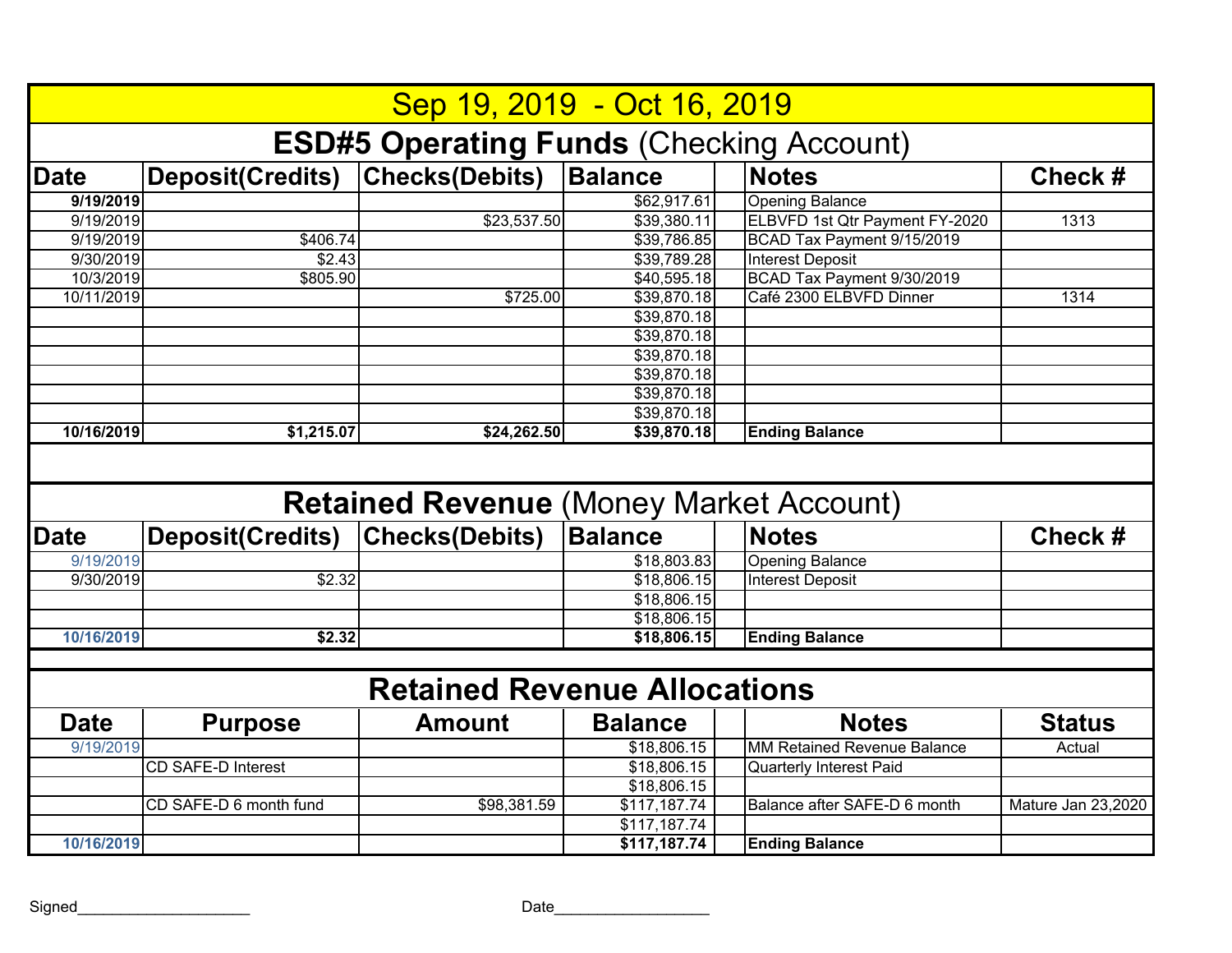|             |                                 | Oct 17, 2019 - Nov 20, 2019                     |                         |                                       |                    |
|-------------|---------------------------------|-------------------------------------------------|-------------------------|---------------------------------------|--------------------|
|             |                                 | <b>ESD#5 Operating Funds (Checking Account)</b> |                         |                                       |                    |
| <b>Date</b> | Deposit(Credits)                | <b>Checks(Debits)</b>                           | <b>Balance</b>          | <b>Notes</b>                          | Check#             |
| 10/17/2019  |                                 |                                                 | \$39,870.18             | <b>Opening Balance</b>                |                    |
| 10/18/2019  | \$2,669.31                      |                                                 | \$42,539.49             | <b>BCAD Tax Payment</b>               |                    |
| 10/18/2019  |                                 | \$2,100.00                                      | \$40,439.49             | <b>ELBVFD Burnet Cty Fund Replace</b> | 1315               |
| 10/31/2019  | \$1.74                          |                                                 | \$40,441.23             | <b>Interest Deposit</b>               |                    |
| 11/6/2019   | \$11,287.58                     |                                                 | \$51,728.81             | <b>BCAD Tax Payment</b>               |                    |
| 11/18/2019  |                                 | \$1,600.00                                      | \$50,128.81             | Taber & Burnet Prog ESD5 Audit        | 1316               |
|             |                                 |                                                 | \$50,128.81             |                                       |                    |
|             |                                 |                                                 | \$50,128.81             |                                       |                    |
|             |                                 |                                                 | \$50,128.81             |                                       |                    |
|             |                                 |                                                 | \$50,128.81             |                                       |                    |
|             |                                 |                                                 | $\overline{$50,128.81}$ |                                       |                    |
|             |                                 |                                                 | \$50,128.81             |                                       |                    |
| 11/20/2019  | \$13,958.63                     | \$3,700.00                                      | \$50,128.81             | <b>Ending Balance</b>                 |                    |
|             |                                 |                                                 |                         |                                       |                    |
|             |                                 | <b>Retained Revenue (Money Market Account)</b>  |                         |                                       |                    |
| <b>Date</b> | Deposit(Credits) Checks(Debits) |                                                 | <b>Balance</b>          | <b>Notes</b>                          | Check#             |
| 10/17/2019  |                                 |                                                 | \$18,806.15             | <b>Opening Balance</b>                |                    |
| 10/31/2019  | \$2.40                          |                                                 | \$18,808.55             | <b>Interest Deposit</b>               |                    |
|             |                                 |                                                 | \$18,808.55             |                                       |                    |
|             |                                 |                                                 | \$18,808.55             |                                       |                    |
| 11/20/2019  | \$2.40                          |                                                 | \$18,808.55             | <b>Ending Balance</b>                 |                    |
|             |                                 |                                                 |                         |                                       |                    |
|             |                                 | <b>Retained Revenue Allocations</b>             |                         |                                       |                    |
| <b>Date</b> | <b>Purpose</b>                  | <b>Amount</b>                                   | <b>Balance</b>          | <b>Notes</b>                          | <b>Status</b>      |
| 10/17/2019  |                                 |                                                 | \$18,808.55             | <b>MM Retained Revenue Balance</b>    | Actual             |
|             | 10/23/2019 CD SAFE-D Interest   | \$247.98                                        | \$19,056.53             | <b>Quarterly Interest Paid</b>        |                    |
|             |                                 |                                                 | \$19,056.53             |                                       |                    |
|             | CD SAFE-D 6 month fund          | \$98,381.59                                     | \$117,438.12            | Balance after SAFE-D 6 month          | Mature Jan 23,2020 |
| 11/20/2019  |                                 |                                                 | \$117,438.12            | <b>Ending Balance</b>                 |                    |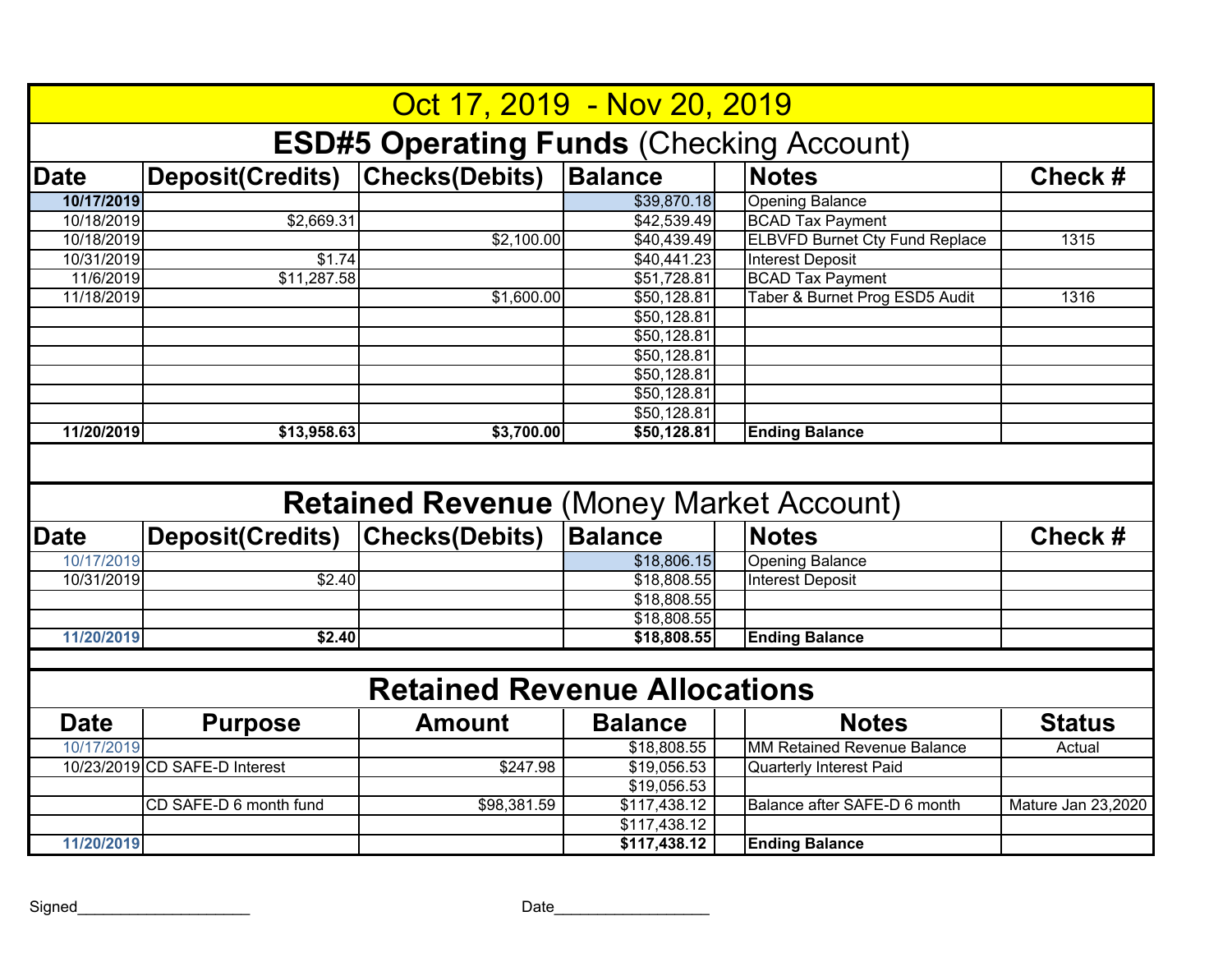|             |                               | Nov 21, 2019 - Dec 18, 2019                     |                              |                                       |                    |
|-------------|-------------------------------|-------------------------------------------------|------------------------------|---------------------------------------|--------------------|
|             |                               | <b>ESD#5 Operating Funds (Checking Account)</b> |                              |                                       |                    |
| <b>Date</b> | <b>Deposit(Credits)</b>       | <b>Checks(Debits)</b>                           | <b>Balance</b>               | <b>Notes</b>                          | Check #            |
| 11/21/2019  |                               |                                                 | \$50,128.81                  | <b>Opening Balance</b>                |                    |
| 11/21/2019  | \$6,613.36                    |                                                 | \$56,742.17                  | BCAD Tax Payment 2019-11-15           |                    |
| 11/30/2019  | \$2.15                        |                                                 | \$56,744.32                  | <b>Interest Deposit</b>               |                    |
| 12/4/2019   | \$7,034.57                    |                                                 | \$63,778.89                  | BCAD Tax Payment 2019-11-30           |                    |
| 12/18/2019  |                               | \$1,068.00                                      | \$62,710.89                  | VFIS of Texas INV#51356               | 1317               |
| 12/18/2019  |                               | \$3,791.80                                      | \$58,919.09                  | BCAD Qtr Payment 1,2,3,4              | 1318               |
| 12/18/2019  |                               | \$23,537.50                                     | \$35,381.59                  | ELBVFD 2nd Qtr payment FY-2020        | 1319               |
| 12/18/2019  |                               | \$2,100.00                                      | \$33,281.59                  | <b>ELBVFD Burnet Cty Fund Replace</b> | 1320               |
|             |                               |                                                 | \$33,281.59                  |                                       |                    |
|             |                               |                                                 | \$33,281.59                  |                                       |                    |
|             |                               |                                                 | \$33,281.59                  |                                       |                    |
|             |                               |                                                 | \$33,281.59                  |                                       |                    |
| 12/18/2019  | \$13,650.08                   | \$30,497.30                                     | \$33,281.59                  | <b>Ending Balance</b>                 |                    |
|             |                               |                                                 |                              |                                       |                    |
|             |                               | <b>Retained Revenue (Money Market Account)</b>  |                              |                                       |                    |
| <b>Date</b> | <b>Deposit(Credits)</b>       | <b>Checks(Debits)</b>                           | <b>Balance</b>               | <b>Notes</b>                          | Check#             |
| 11/21/2019  |                               |                                                 | \$18,808.55                  | <b>Opening Balance</b>                |                    |
| 11/30/2019  | \$2.32                        |                                                 | \$18,810.87                  | <b>Interest Deposit</b>               |                    |
|             |                               |                                                 | \$18,810.87                  |                                       |                    |
|             |                               |                                                 | \$18,810.87                  |                                       |                    |
| 12/18/2019  | \$2.32                        |                                                 | \$18,810.87                  | <b>Ending Balance</b>                 |                    |
|             |                               |                                                 |                              |                                       |                    |
|             |                               | <b>Retained Revenue Allocations</b>             |                              |                                       |                    |
| <b>Date</b> | <b>Purpose</b>                | <b>Amount</b>                                   | <b>Balance</b>               | <b>Notes</b>                          | <b>Status</b>      |
| 11/21/2019  |                               |                                                 | \$18,810.87                  | <b>MM Retained Revenue Balance</b>    | Actual             |
|             | 10/23/2019 CD SAFE-D Interest | \$247.98                                        | \$19,058.85                  | <b>Quarterly Interest Paid</b>        |                    |
|             |                               |                                                 | \$19,058.85                  |                                       |                    |
|             | CD SAFE-D 6 month fund        | \$98,381.59                                     | \$117,440.44                 | Balance after SAFE-D 6 month          | Mature Jan 23,2020 |
| 12/18/2019  |                               |                                                 | \$117,440.44<br>\$117,440.44 | <b>Ending Balance</b>                 |                    |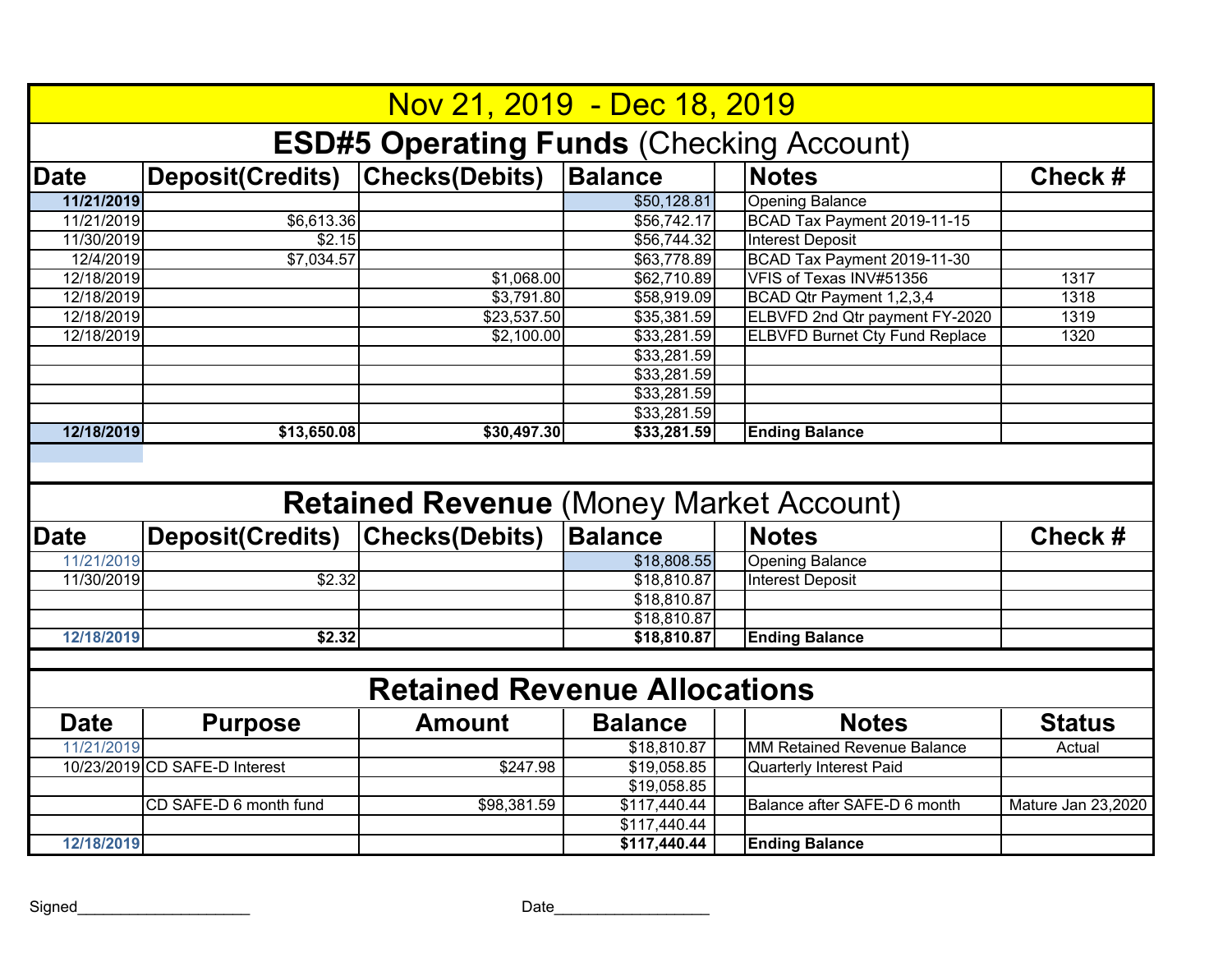|             |                                 | Dec 19, 2019 - Jan 15, 2019                     |                |                                    |                    |
|-------------|---------------------------------|-------------------------------------------------|----------------|------------------------------------|--------------------|
|             |                                 | <b>ESD#5 Operating Funds (Checking Account)</b> |                |                                    |                    |
| <b>Date</b> | Deposit(Credits)                | <b>Checks(Debits)</b>                           | <b>Balance</b> | <b>Notes</b>                       | Check#             |
| 12/19/2019  |                                 |                                                 | \$33,281.59    | <b>Opening Balance</b>             |                    |
| 12/18/2019  | $\sqrt{$39,446.28}$             |                                                 | \$72,727.87    | BCAD Tax Payment 2019-12-16        |                    |
| 12/31/2019  | \$3.00                          |                                                 | \$72,730.87    | <b>Interest Deposit</b>            |                    |
| 1/3/2020    | \$49,053.60                     |                                                 | \$121,784.47   | BCAD Tax Payment 2019-12-31        |                    |
| 1/9/2020    |                                 | \$320.40                                        | \$121,464.07   | <b>Burns Anderson Jury Brenner</b> | 1321               |
| 1/9/2020    |                                 | \$92.00                                         | \$121,372.07   | <b>USPS PO Box</b>                 | 1322               |
|             |                                 |                                                 | \$121,372.07   |                                    |                    |
|             |                                 |                                                 | \$121,372.07   |                                    |                    |
|             |                                 |                                                 | \$121,372.07   |                                    |                    |
|             |                                 |                                                 | \$121,372.07   |                                    |                    |
|             |                                 |                                                 | \$121,372.07   |                                    |                    |
|             |                                 |                                                 | \$121,372.07   |                                    |                    |
| 1/15/2020   | \$88,502.88                     | \$412.40                                        | \$121,372.07   | <b>Ending Balance</b>              |                    |
|             |                                 |                                                 |                |                                    |                    |
|             |                                 | <b>Retained Revenue (Money Market Account)</b>  |                |                                    |                    |
| <b>Date</b> | Deposit(Credits) Checks(Debits) |                                                 | <b>Balance</b> | <b>Notes</b>                       | Check #            |
| 12/19/2019  |                                 |                                                 | \$18,810.87    | <b>Opening Balance</b>             |                    |
| 12/31/2019  | \$2.40                          |                                                 | \$18,813.27    | <b>Interest Deposit</b>            |                    |
|             |                                 |                                                 | \$18,813.27    |                                    |                    |
|             |                                 |                                                 | \$18,813.27    |                                    |                    |
| 1/15/2020   | \$2.40                          |                                                 | \$18,813.27    | <b>Ending Balance</b>              |                    |
|             |                                 |                                                 |                |                                    |                    |
|             |                                 | <b>Retained Revenue Allocations</b>             |                |                                    |                    |
| <b>Date</b> | <b>Purpose</b>                  | <b>Amount</b>                                   | <b>Balance</b> | <b>Notes</b>                       | <b>Status</b>      |
| 12/19/2019  |                                 |                                                 | \$18,813.27    | <b>MM Retained Revenue Balance</b> | Actual             |
|             | <b>CD SAFE-D Interest</b>       |                                                 | \$18,813.27    | <b>Quarterly Interest Paid</b>     |                    |
|             |                                 |                                                 | \$18,813.27    |                                    |                    |
|             | CD SAFE-D 6 month fund          | \$98,629.57                                     | \$117,442.84   | Balance after SAFE-D 6 month       | Mature Jan 23,2020 |
| 1/15/2020   |                                 |                                                 | \$117,442.84   | <b>Ending Balance</b>              |                    |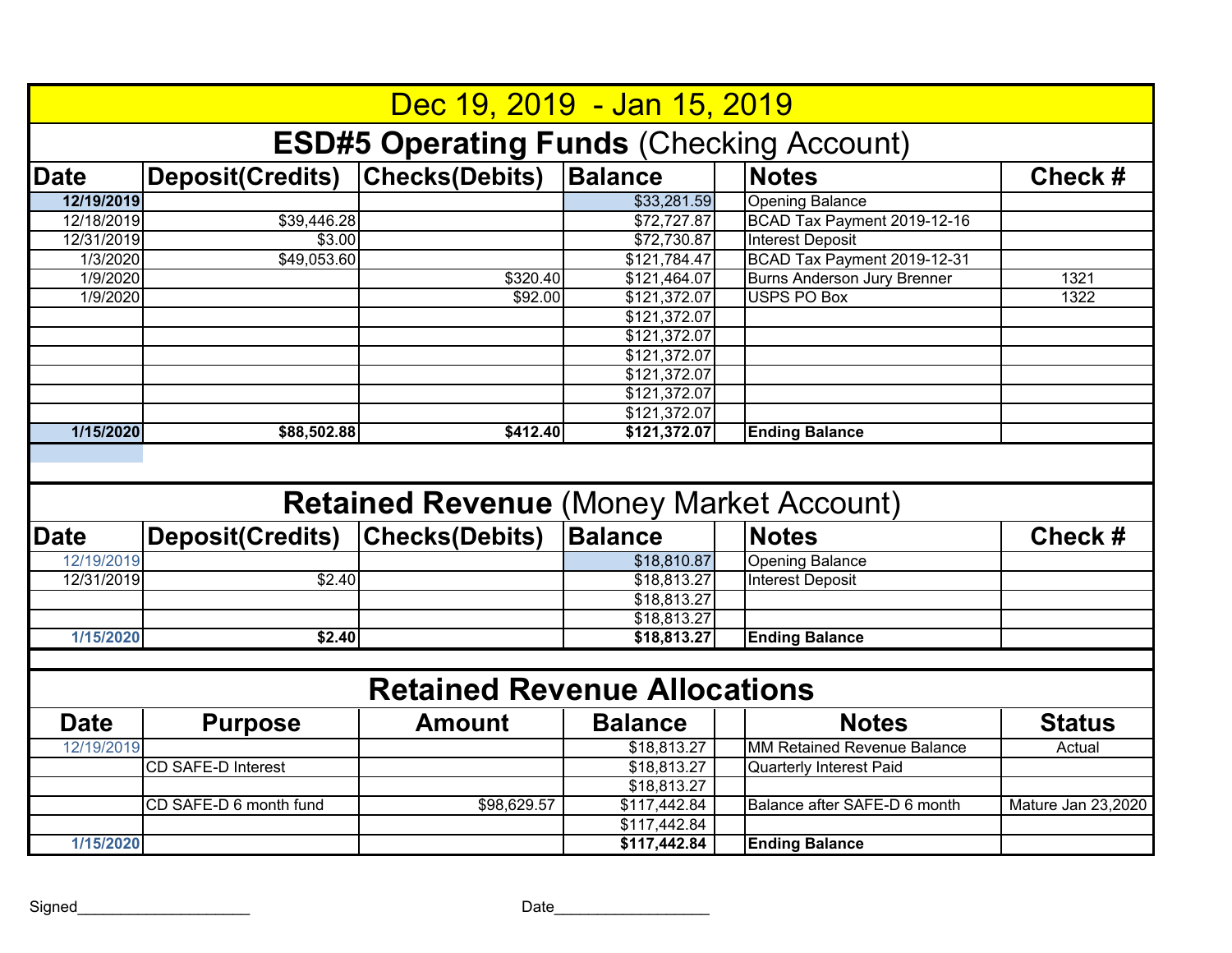|             |                           | Jan 16, 2020 - Feb 18, 2020                     |                              |                                    |                            |
|-------------|---------------------------|-------------------------------------------------|------------------------------|------------------------------------|----------------------------|
|             |                           | <b>ESD#5 Operating Funds (Checking Account)</b> |                              |                                    |                            |
| <b>Date</b> | <b>Deposit(Credits)</b>   | <b>Checks(Debits)</b>                           | <b>Balance</b>               | <b>Notes</b>                       | Check #                    |
| 1/16/2020   |                           |                                                 | \$121,372.07                 | <b>Opening Balance</b>             |                            |
| 1/17/2020   |                           | \$1,600.00                                      | \$119,772.07                 | Taber & Burnet ESD5 Audit          | 1323                       |
| 1/21/2020   | \$33,262.63               |                                                 | \$153,034.70                 | BCAD Tax Payment 2020-01-15        |                            |
| 1/31/2020   | \$32,170.21               |                                                 | \$185,204.91                 | BCAD Tax Payment 2020-01-28        |                            |
| 1/31/2020   | \$5.55                    |                                                 | \$185,210.46                 | <b>Interest Deposit</b>            |                            |
| 2/5/2020    | \$22,688.80               |                                                 | \$207,899.26                 | BCAD Tax Payment 2020-01-31        |                            |
| 2/17/2020   |                           | \$170.95                                        | \$207,728.31                 | Jmanton for web hosting/URL        | 1324                       |
| 2/17/2020   |                           | \$275.00                                        | \$207,453.31                 | Jmanton for SAFE-D reg             | 1325                       |
|             |                           |                                                 | \$207,453.31                 |                                    |                            |
|             |                           |                                                 | \$207,453.31                 |                                    |                            |
|             |                           |                                                 | \$207,453.31                 |                                    |                            |
|             |                           |                                                 | \$207,453.31                 |                                    |                            |
| 2/18/2020   | \$88,127.19               | \$2,045.95                                      | \$207,453.31                 | <b>Ending Balance</b>              |                            |
|             |                           | <b>Retained Revenue (Money Market Account)</b>  |                              |                                    |                            |
|             |                           |                                                 |                              |                                    |                            |
| <b>Date</b> | <b>Deposit(Credits)</b>   | <b>Checks(Debits)</b>                           | <b>Balance</b>               | <b>Notes</b>                       | Check #                    |
| 1/16/2020   |                           |                                                 | \$18,813.27                  | <b>Opening Balance</b>             |                            |
| 1/31/2020   | \$2.40                    |                                                 | \$18,815.67                  | <b>Interest Deposit</b>            |                            |
|             |                           |                                                 | \$18,815.67                  |                                    |                            |
|             |                           |                                                 | \$18,815.67                  |                                    |                            |
| 2/18/2020   | \$2.40                    |                                                 | \$18,815.67                  | <b>Ending Balance</b>              |                            |
|             |                           |                                                 |                              |                                    |                            |
|             |                           | <b>Retained Revenue Allocations</b>             |                              |                                    |                            |
| <b>Date</b> | <b>Purpose</b>            | <b>Amount</b>                                   | <b>Balance</b>               | <b>Notes</b>                       | <b>Status</b>              |
| 1/16/2020   |                           |                                                 | \$18,815.67                  | <b>MM Retained Revenue Balance</b> | Actual                     |
|             | <b>CD SAFE-D Interest</b> | \$248.60                                        | \$19,064.27                  | <b>Quarterly Interest Paid</b>     | <b>Qtrly Interest Paid</b> |
|             |                           |                                                 | \$19,064.27                  |                                    |                            |
|             | CD SAFE-D 6 month fund    | \$98,629.57                                     | \$117,693.84                 | Balance after SAFE-D 6 month       | Matured                    |
| 2/18/2020   |                           |                                                 | \$117,693.84<br>\$117,693.84 | <b>Ending Balance</b>              |                            |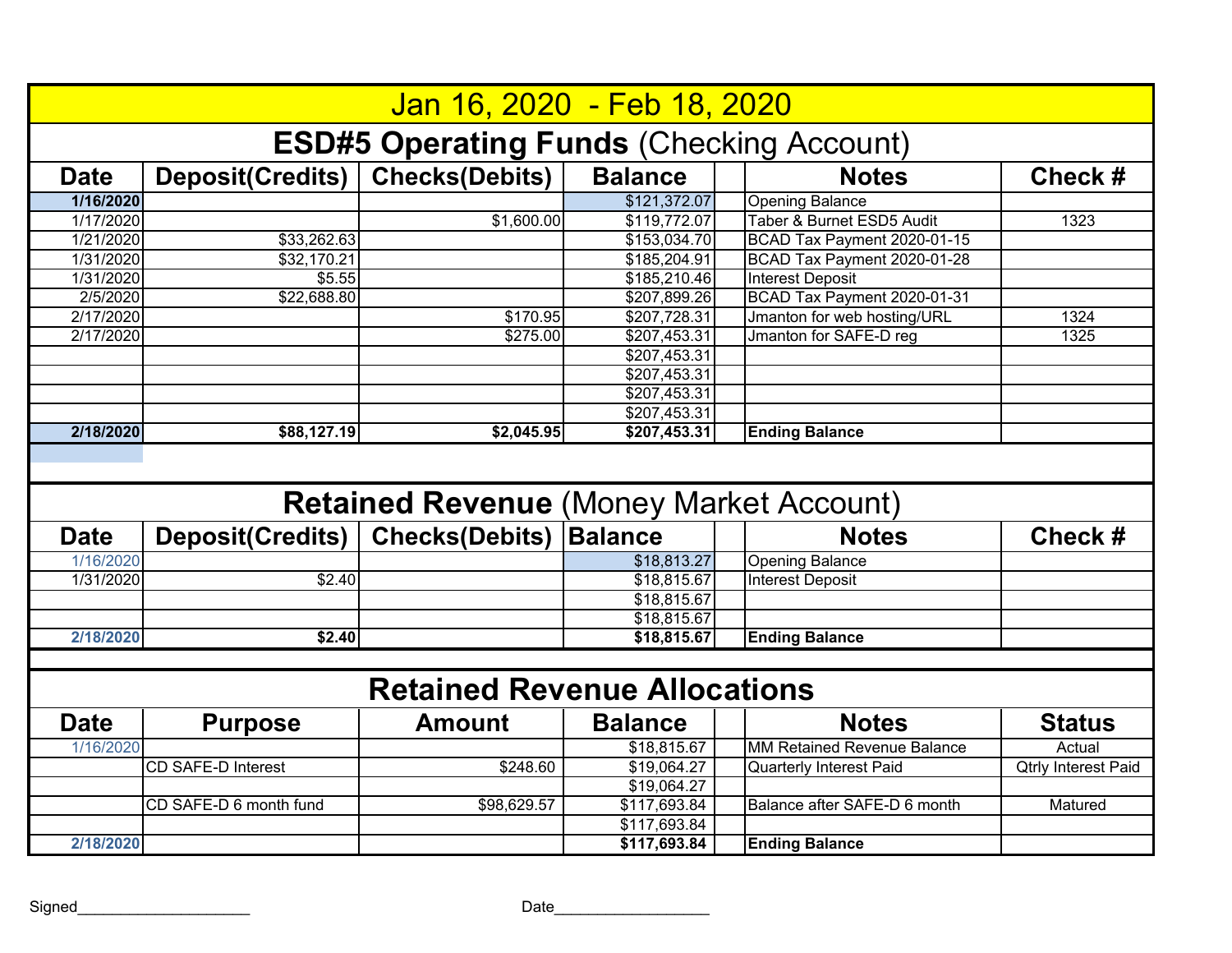|             |                           | Feb 19, 2020 - Mar 18, 2020                     |                         |                                       |                    |
|-------------|---------------------------|-------------------------------------------------|-------------------------|---------------------------------------|--------------------|
|             |                           | <b>ESD#5 Operating Funds (Checking Account)</b> |                         |                                       |                    |
| <b>Date</b> | Deposit(Credits)          | <b>Checks(Debits)</b>                           | <b>Balance</b>          | <b>Notes</b>                          | Check#             |
| 2/19/2020   |                           |                                                 | \$207,453.31            | <b>Opening Balance</b>                |                    |
| 2/19/2020   | \$12,582.20               |                                                 | \$220,035.51            | BCAD Tax Payment 2020-02-15           |                    |
| 2/29/2020   | \$8.32                    |                                                 | \$220,043.83            | <b>Interest Deposit</b>               |                    |
| 3/4/2020    | \$1,022.23                |                                                 | \$221,066.06            | BCAD Tax Payment 2020-02-29           |                    |
| 3/18/2020   |                           | \$23,537.50                                     | \$197,528.56            | ELBVFD 3rd Qtr payment FY-2020        | 1326               |
| 3/18/2020   |                           | \$441.50                                        | \$197,087.06            | Burns Anderson Jury Brenner #5812     | 1327               |
| 3/18/2020   |                           | \$1,007.95                                      | \$196,079.11            | Brad Beneski SAFE-D reimb             | 1328               |
| 3/18/2020   |                           | \$255.00                                        | \$195,824.11            | <b>Brad Beneski Nowell SAFE-D</b>     | 1329               |
| 3/18/2020   |                           | \$987.91                                        | \$194,836.20            | John Manton SAFE-D reimb              | 1330               |
| 3/18/2020   |                           | \$198.00                                        | \$194,638.20            | John Manton SUT Flyer reimb           | 1331               |
| 3/18/2020   |                           | \$889.15                                        | \$193,749.05            | Tommy Skinner SAFE-D reimb            | 1332               |
| 3/18/2020   |                           | \$2,100.00                                      | \$191,649.05            | <b>ELBVFD Burnet Cty Fund Replace</b> | 1333               |
| 3/18/2020   | \$13,612.75               | \$29,417.01                                     | \$191,649.05            | <b>Ending Balance</b>                 |                    |
|             |                           | <b>Retained Revenue (Money Market Account)</b>  |                         |                                       |                    |
|             |                           |                                                 |                         |                                       |                    |
| <b>Date</b> | <b>Deposit(Credits)</b>   | <b>Checks(Debits)</b>                           | <b>Balance</b>          | <b>Notes</b>                          | Check#             |
| 2/19/2020   |                           |                                                 | \$18,815.67             | <b>Opening Balance</b>                |                    |
| 2/29/2020   | \$2.24                    |                                                 | $\overline{$}18,817.91$ | <b>Interest Deposit</b>               |                    |
|             |                           |                                                 | \$18,817.91             |                                       |                    |
|             |                           |                                                 | \$18,817.91             |                                       |                    |
| 3/18/2020   | \$2.24                    |                                                 | \$18,817.91             | <b>Ending Balance</b>                 |                    |
|             |                           |                                                 |                         |                                       |                    |
|             |                           | <b>Retained Revenue Allocations</b>             |                         |                                       |                    |
| <b>Date</b> | <b>Purpose</b>            | <b>Amount</b>                                   | <b>Balance</b>          | <b>Notes</b>                          | <b>Status</b>      |
| 2/19/2020   |                           |                                                 | \$18,817.91             | <b>MM Retained Revenue Balance</b>    | Actual             |
|             | <b>CD SAFE-D Interest</b> |                                                 | \$18,817.91             | <b>Quarterly Interest Paid</b>        |                    |
|             |                           |                                                 | \$18,817.91             |                                       |                    |
|             | CD SAFE-D 6 month fund    | \$98,878.17                                     | \$117,696.08            | Balance after SAFE-D 6 month          |                    |
| 3/18/2020   |                           |                                                 | \$117,696.08            | <b>Ending Balance</b>                 | Mature Jan 27,2022 |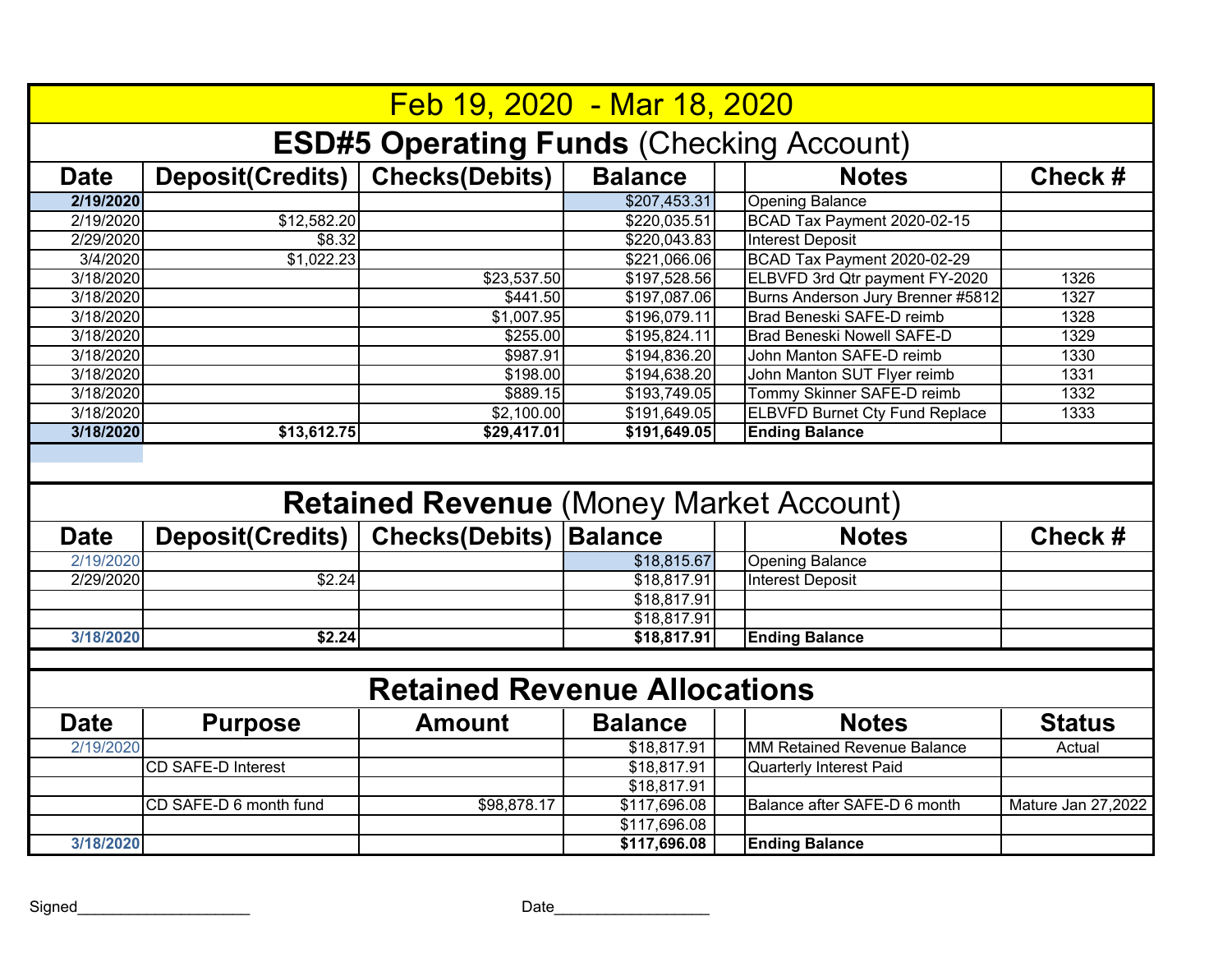|             |                           | Mar 19, 2020 - Apr 08, 2020                     |                |                                    |                    |
|-------------|---------------------------|-------------------------------------------------|----------------|------------------------------------|--------------------|
|             |                           | <b>ESD#5 Operating Funds (Checking Account)</b> |                |                                    |                    |
| <b>Date</b> | Deposit(Credits)          | <b>Checks(Debits)</b>                           | <b>Balance</b> | <b>Notes</b>                       | Check#             |
| 3/19/2020   |                           |                                                 | \$191,649.05   | <b>Opening Balance</b>             |                    |
| 3/19/2020   | \$1,546.70                |                                                 | \$193,195.75   | BCAD Tax Payment 2020-03-15        |                    |
| 3/31/2020   | \$9.41                    |                                                 | \$193,205.16   | <b>Interest Deposit</b>            |                    |
| 4/2/2020    | \$2,359.40                |                                                 | \$195,564.56   | BCAD Tax Payment 2020-03-31        |                    |
| 4/7/2020    |                           | \$460.00                                        | \$195,104.56   | Burns Anderson Jury etc #58477     | 1334               |
|             |                           |                                                 | \$195,104.56   |                                    |                    |
|             |                           |                                                 | \$195,104.56   |                                    |                    |
|             |                           |                                                 | \$195,104.56   |                                    |                    |
|             |                           |                                                 | \$195,104.56   |                                    |                    |
|             |                           |                                                 | \$195,104.56   |                                    |                    |
|             |                           |                                                 | \$195,104.56   |                                    |                    |
|             |                           |                                                 | \$195,104.56   |                                    |                    |
| 4/8/2020    | \$3,915.51                | \$460.00                                        | \$195,104.56   | <b>Ending Balance</b>              |                    |
|             |                           |                                                 |                |                                    |                    |
|             |                           |                                                 |                |                                    |                    |
| <b>Date</b> | <b>Deposit(Credits)</b>   | <b>Retained Revenue (Money Market Account)</b>  | <b>Balance</b> | <b>Notes</b>                       | Check #            |
|             |                           | <b>Checks(Debits)</b>                           |                |                                    |                    |
| 3/19/2020   |                           |                                                 | \$18,817.91    | <b>Opening Balance</b>             |                    |
| 3/31/2020   | \$2.01                    |                                                 | \$18,819.92    | <b>Interest Deposit</b>            |                    |
|             |                           |                                                 | \$18,819.92    |                                    |                    |
| 4/8/2020    | \$2.01                    |                                                 | \$18,819.92    |                                    |                    |
|             |                           |                                                 | \$18,819.92    | <b>Ending Balance</b>              |                    |
|             |                           | <b>Retained Revenue Allocations</b>             |                |                                    |                    |
| <b>Date</b> | <b>Purpose</b>            | <b>Amount</b>                                   | <b>Balance</b> | <b>Notes</b>                       | <b>Status</b>      |
| 3/19/2020   |                           |                                                 | \$18,819.92    | <b>MM Retained Revenue Balance</b> | Actual             |
|             | <b>CD SAFE-D Interest</b> |                                                 | \$18,819.92    | <b>Quarterly Interest Paid</b>     |                    |
|             |                           |                                                 | \$18,819.92    |                                    |                    |
|             | CD SAFE-D 6 month fund    | \$98,878.17                                     | \$117,698.09   | Balance after SAFE-D 6 month       | Mature Jan 27,2022 |
|             |                           |                                                 | \$117,698.09   |                                    |                    |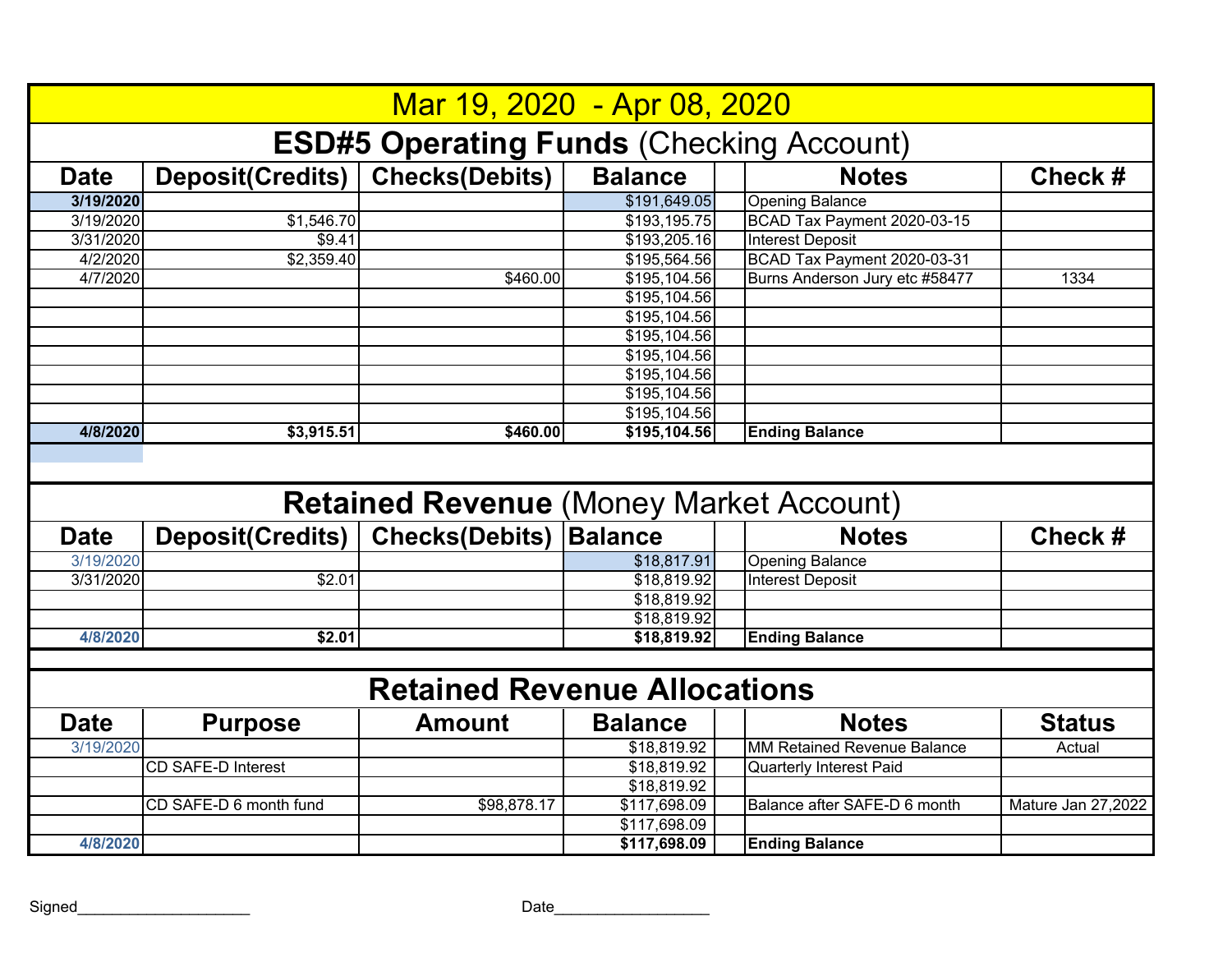|             |                           | Apr 9, 2020 - May 20, 2020                      |                               |                                    |                    |
|-------------|---------------------------|-------------------------------------------------|-------------------------------|------------------------------------|--------------------|
|             |                           | <b>ESD#5 Operating Funds (Checking Account)</b> |                               |                                    |                    |
| <b>Date</b> | Deposit(Credits)          | <b>Checks(Debits)</b>                           | <b>Balance</b>                | <b>Notes</b>                       | Check #            |
| 4/9/2020    |                           |                                                 | \$195,104.56                  | <b>Opening Balance</b>             |                    |
| 4/9/2020    | \$308.77                  |                                                 | \$195,413.33                  | <b>BCAD Excess revenue chk</b>     |                    |
| 4/9/2020    |                           | \$631.22                                        | \$194,782.11                  | Nowell Maluski SAFE-D reimburse    | 1335               |
| 4/20/2020   | \$967.08                  |                                                 | \$195,749.19                  | BCAD Tax Payment 2020-04-15        |                    |
| 4/30/2020   | \$8.10                    |                                                 | \$195,757.29                  | <b>Interest Deposit</b>            |                    |
| 5/5/2020    | \$1,124.81                |                                                 | \$196,882.10                  | BCAD Tax Payment 2020-04-30        |                    |
|             |                           |                                                 | \$196,882.10                  |                                    |                    |
|             |                           |                                                 | \$196,882.10                  |                                    |                    |
|             |                           |                                                 | \$196,882.10                  |                                    |                    |
|             |                           |                                                 | \$196,882.10                  |                                    |                    |
|             |                           |                                                 | \$196,882.10                  |                                    |                    |
|             |                           |                                                 | \$196,882.10                  |                                    |                    |
| 5/20/2020   | \$2,408.76                | \$631.22                                        | \$196,882.10                  | <b>Ending Balance</b>              |                    |
|             |                           | <b>Retained Revenue (Money Market Account)</b>  |                               |                                    |                    |
| <b>Date</b> | <b>Deposit(Credits)</b>   | <b>Checks(Debits)</b>                           | <b>Balance</b>                | <b>Notes</b>                       |                    |
| 4/9/2020    |                           |                                                 |                               |                                    |                    |
|             |                           |                                                 |                               |                                    | Check#             |
|             |                           |                                                 | \$18,819.92                   | <b>Opening Balance</b>             |                    |
| 4/30/2020   | \$1.55                    |                                                 | \$18,821.47                   | <b>Interest Deposit</b>            |                    |
|             |                           |                                                 | \$18,821.47                   |                                    |                    |
|             |                           |                                                 | \$18,821.47                   |                                    |                    |
| 5/20/2020   | \$1.55                    |                                                 | \$18,821.47                   | <b>Ending Balance</b>              |                    |
|             |                           | <b>Retained Revenue Allocations</b>             |                               |                                    |                    |
| <b>Date</b> | <b>Purpose</b>            | <b>Amount</b>                                   | <b>Balance</b>                | <b>Notes</b>                       | <b>Status</b>      |
| 4/9/2020    |                           |                                                 | \$18,821.47                   | <b>MM Retained Revenue Balance</b> | Actual             |
|             | <b>CD SAFE-D Interest</b> | \$443.73                                        | \$19,265.20                   | <b>Quarterly Interest Paid</b>     |                    |
|             |                           |                                                 | \$19,265.20                   |                                    |                    |
|             | CD SAFE-D 6 month fund    | \$98,878.17                                     | \$118,143.37                  | Balance after SAFE-D 6 month       | Mature Jan 27,2022 |
| 5/20/2020   |                           |                                                 | \$118, 143.37<br>\$118,143.37 | <b>Ending Balance</b>              |                    |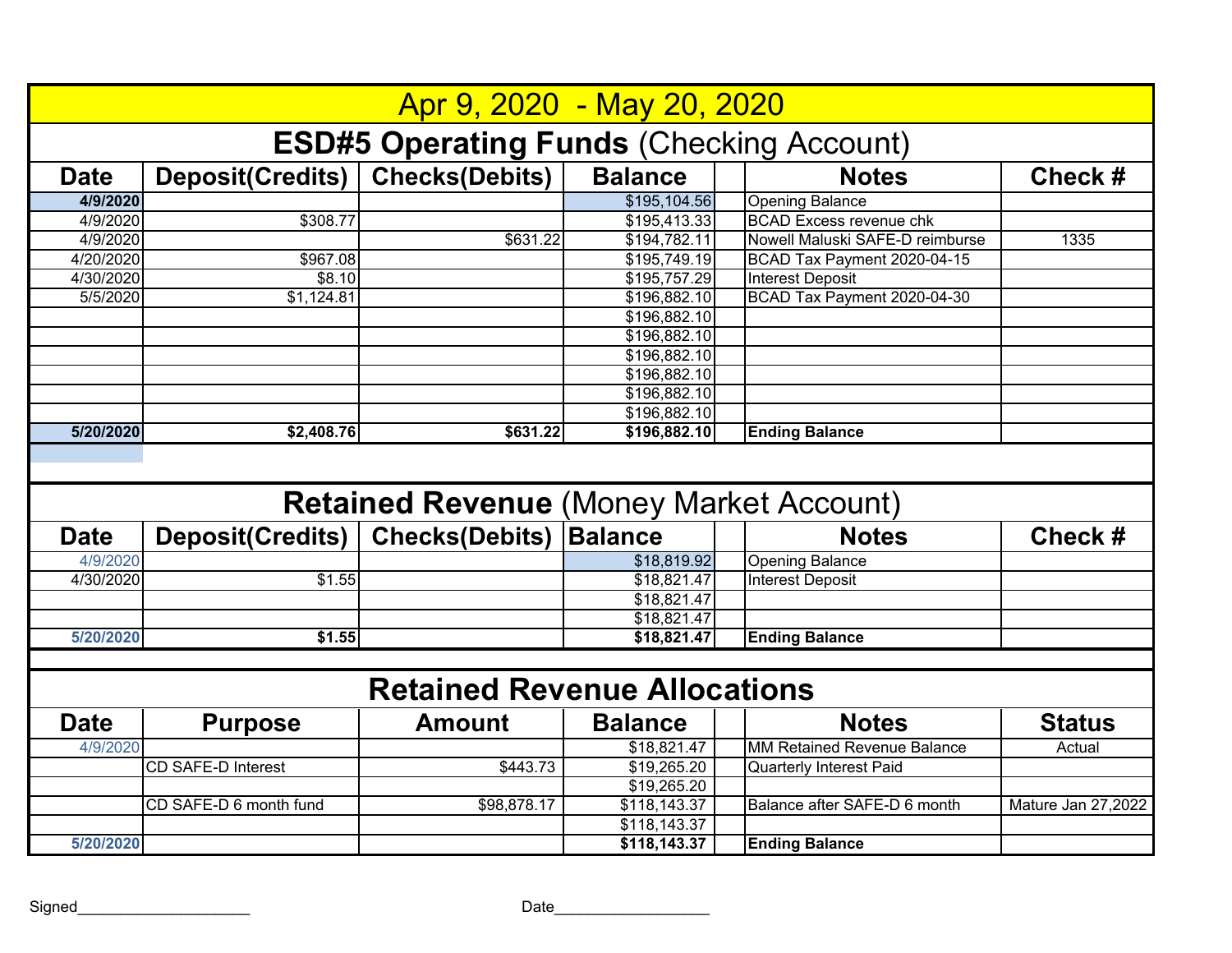|             |                         | May 21, 2020 - Jun 17, 2020                     |                                        |                                       |                    |
|-------------|-------------------------|-------------------------------------------------|----------------------------------------|---------------------------------------|--------------------|
|             |                         | <b>ESD#5 Operating Funds (Checking Account)</b> |                                        |                                       |                    |
| <b>Date</b> | Deposit(Credits)        | <b>Checks(Debits)</b>                           | <b>Balance</b>                         | <b>Notes</b>                          | Check#             |
| 5/21/2020   |                         |                                                 | \$196,882.10                           | <b>Opening Balance</b>                |                    |
| 5/21/2020   |                         | \$4,200.00                                      | \$192,682.10                           | Taber & Burnett ELBVFD Audit          | 1336               |
| 5/21/2020   |                         | \$1,401.20                                      | \$191,280.90                           | Burns Anderson Jury etc #59496        | 1337               |
| 5/21/2020   | \$1,478.37              |                                                 | \$192,759.27                           | BCAD Tax Payment 2020-05-15           |                    |
| 5/31/2020   | \$8.37                  |                                                 | \$192,767.64                           | <b>Interest Deposit</b>               |                    |
| 6/3/2020    | \$1,179.42              |                                                 | \$193,947.06                           | BCAD Tax Payment 2020-05-31           |                    |
| 6/13/2020   |                         | \$260.00                                        | \$193,687.06                           | Burns Anderson Jury etc #59999        | 1338               |
| 6/13/2020   |                         | \$28.52                                         | \$193,658.54                           | Jmanton reimb for office supplies     | 1339               |
| 6/14/2020   |                         | \$23,537.50                                     | \$170,121.04                           | ELBVFD 4th Qtr payment FY-2020        | 1340               |
| 6/14/2020   |                         | \$2,100.00                                      | \$168,021.04                           | <b>ELBVFD Burnet Cty Fund Replace</b> | 1341               |
|             |                         |                                                 | \$168,021.04                           |                                       |                    |
|             |                         |                                                 | \$168,021.04                           |                                       |                    |
| 6/17/2020   | \$2,666.16              | \$31,527.22                                     | \$168,021.04                           | <b>Ending Balance</b>                 |                    |
|             |                         |                                                 |                                        |                                       |                    |
|             |                         | <b>Retained Revenue (Money Market Account)</b>  |                                        |                                       |                    |
| <b>Date</b> | <b>Deposit(Credits)</b> | <b>Checks(Debits)</b>                           | <b>Balance</b>                         | <b>Notes</b>                          | Check#             |
| 5/21/2020   |                         |                                                 | \$18,821.47                            | <b>Opening Balance</b>                |                    |
| 5/31/2020   | \$1.60                  |                                                 | \$18,823.07                            | <b>Interest Deposit</b>               |                    |
|             |                         |                                                 |                                        |                                       |                    |
|             |                         |                                                 | $\overline{$18,823.07}$<br>\$18,823.07 |                                       |                    |
| 6/17/2020   | \$1.60                  |                                                 | \$18,823.07                            | <b>Ending Balance</b>                 |                    |
|             |                         |                                                 |                                        |                                       |                    |
|             |                         | <b>Retained Revenue Allocations</b>             |                                        |                                       |                    |
| <b>Date</b> | <b>Purpose</b>          | <b>Amount</b>                                   | <b>Balance</b>                         | <b>Notes</b>                          | <b>Status</b>      |
| 5/21/2020   |                         |                                                 | \$18,823.07                            | <b>MM Retained Revenue Balance</b>    | Actual             |
|             | CD SAFE-D Interest      |                                                 | \$18,823.07                            | <b>Quarterly Interest Paid</b>        |                    |
|             |                         |                                                 | \$18,823.07                            |                                       |                    |
|             | CD SAFE-D 6 month fund  | \$99,321.90                                     | \$118,144.97                           | Balance after SAFE-D 6 month          | Mature Jan 27,2022 |
| 6/17/2020   |                         |                                                 | \$118,144.97<br>\$118,144.97           | <b>Ending Balance</b>                 |                    |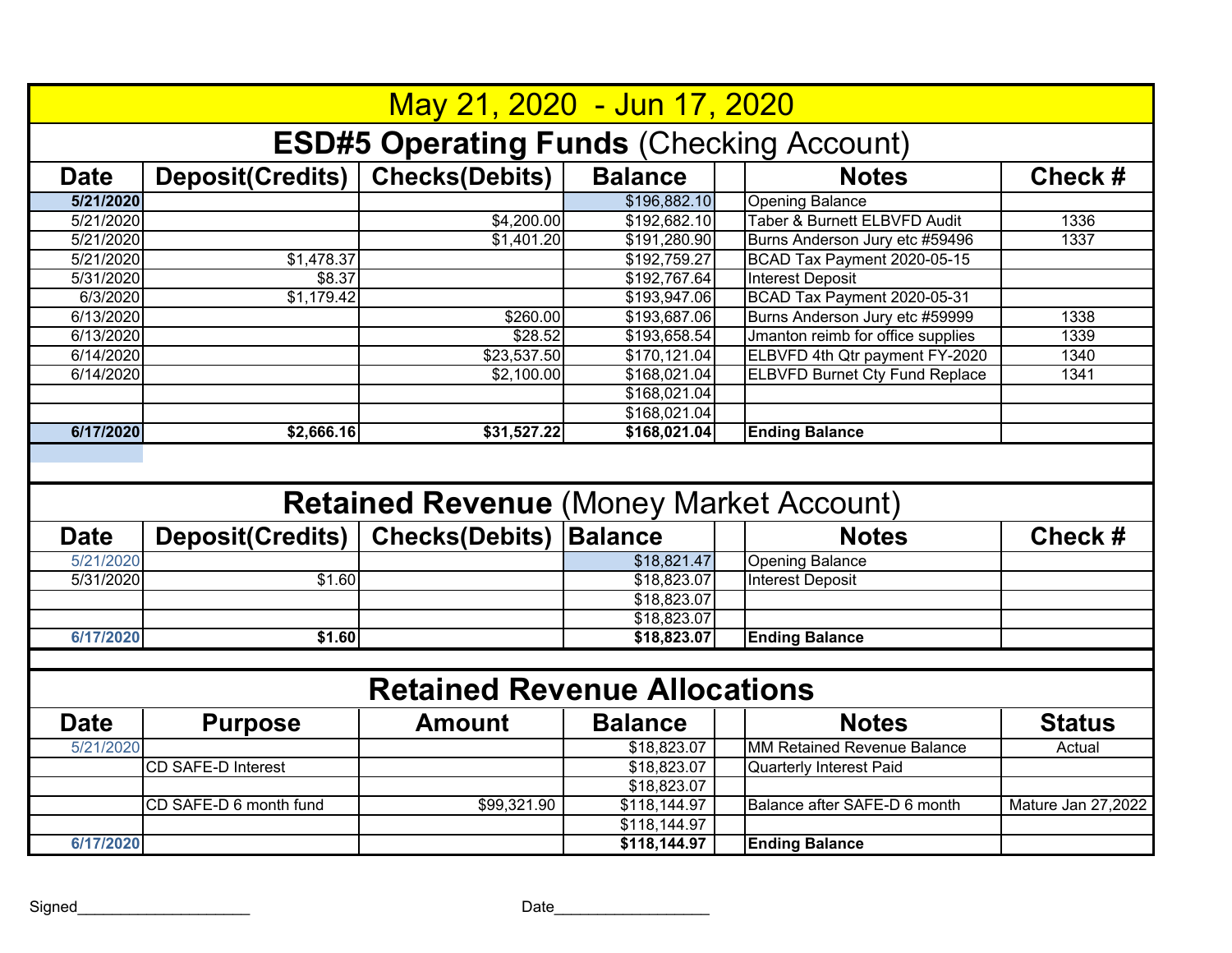|             |                           | Jun 18, 2020 - Jul 15, 2020                     |                              |                                    |                    |
|-------------|---------------------------|-------------------------------------------------|------------------------------|------------------------------------|--------------------|
|             |                           | <b>ESD#5 Operating Funds (Checking Account)</b> |                              |                                    |                    |
| <b>Date</b> | Deposit(Credits)          | <b>Checks(Debits)</b>                           | <b>Balance</b>               | <b>Notes</b>                       | Check #            |
| 6/18/2020   |                           |                                                 | \$168,021.04                 | <b>Opening Balance</b>             |                    |
| 6/18/2020   | \$1,331.18                |                                                 | \$169,352.22                 | BCAD Tax Payment 2020-06-15        |                    |
| 6/22/2020   |                           | \$27,401.99                                     | \$141,950.23                 | Southside Bank (truck Payment)     | 1342               |
| 6/30/2020   | \$7.74                    |                                                 | \$141,957.97                 | <b>Interest Deposit</b>            |                    |
| 7/3/2020    | \$509.40                  |                                                 | \$142,467.37                 | BCAD Tax Payment 2020-06-30        |                    |
| 7/11/2020   |                           | \$75.00                                         | \$142,392.37                 | Safe Deposit Box annual            | 1343               |
|             |                           |                                                 | \$142,392.37                 |                                    |                    |
|             |                           |                                                 | \$142,392.37                 |                                    |                    |
|             |                           |                                                 | \$142,392.37                 |                                    |                    |
|             |                           |                                                 | \$142,392.37                 |                                    |                    |
|             |                           |                                                 | \$142,392.37                 |                                    |                    |
|             |                           |                                                 | \$142,392.37                 |                                    |                    |
| 7/15/2020   | \$1,848.32                | \$27,476.99                                     | \$142,392.37                 | <b>Ending Balance</b>              |                    |
|             |                           |                                                 |                              |                                    |                    |
|             |                           | <b>Retained Revenue (Money Market Account)</b>  |                              |                                    |                    |
| <b>Date</b> | <b>Deposit(Credits)</b>   | <b>Checks(Debits)</b>                           | <b>Balance</b>               | <b>Notes</b>                       | Check#             |
| 6/18/2020   |                           |                                                 | \$18,823.07                  | <b>Opening Balance</b>             |                    |
| 6/30/2020   | \$1.55                    |                                                 | \$18,824.62                  | <b>Interest Deposit</b>            |                    |
|             |                           |                                                 | \$18,824.62                  |                                    |                    |
|             |                           |                                                 | \$18,824.62                  |                                    |                    |
| 7/15/2020   | \$1.55                    |                                                 | \$18,824.62                  | <b>Ending Balance</b>              |                    |
|             |                           |                                                 |                              |                                    |                    |
|             |                           | <b>Retained Revenue Allocations</b>             |                              |                                    |                    |
| <b>Date</b> | <b>Purpose</b>            | <b>Amount</b>                                   | <b>Balance</b>               | <b>Notes</b>                       | <b>Status</b>      |
| 6/18/2020   |                           |                                                 | \$18,824.62                  | <b>MM Retained Revenue Balance</b> | Actual             |
|             | <b>CD SAFE-D Interest</b> |                                                 | \$18,824.62                  | <b>Quarterly Interest Paid</b>     |                    |
|             |                           |                                                 | \$18,824.62                  |                                    |                    |
|             | CD SAFE-D 6 month fund    | \$99,321.90                                     | \$118,146.52                 | Balance after SAFE-D 6 month       | Mature Jan 27,2022 |
| 7/15/2020   |                           |                                                 | \$118,146.52<br>\$118,146.52 | <b>Ending Balance</b>              |                    |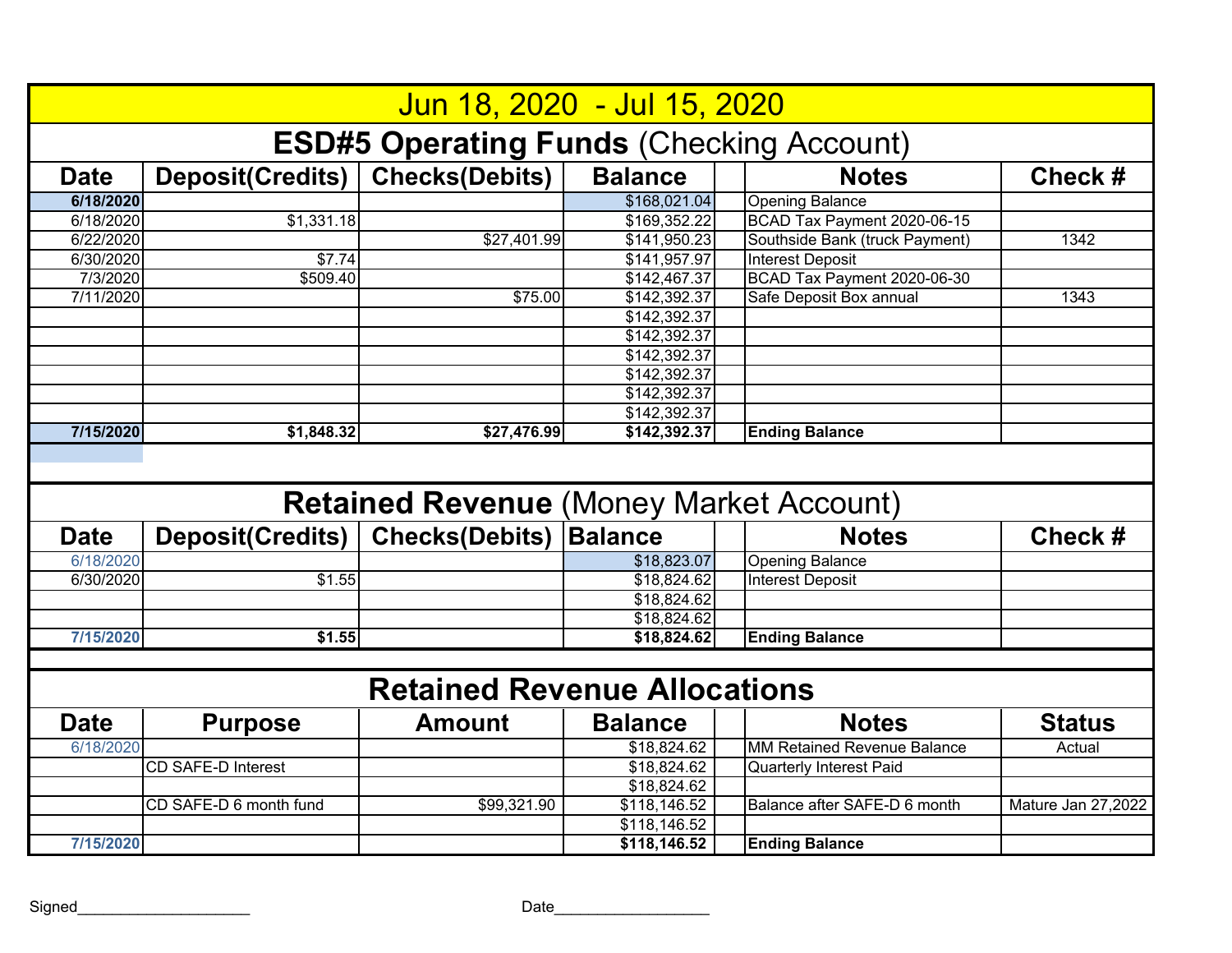|             |                              | Jul 16, 2020 - Aug 19, 2020                     |                |                                         |                    |
|-------------|------------------------------|-------------------------------------------------|----------------|-----------------------------------------|--------------------|
|             |                              | <b>ESD#5 Operating Funds (Checking Account)</b> |                |                                         |                    |
| <b>Date</b> | Deposit(Credits)             | <b>Checks(Debits)</b>                           | <b>Balance</b> | <b>Notes</b>                            | Check#             |
| 7/16/2020   |                              |                                                 | \$142,392.37   | <b>Opening Balance</b>                  |                    |
| 7/16/2020   |                              | \$28,639.00                                     | \$113,753.37   | <b>ELBVFD Extraction tools purchase</b> | 1344               |
| 7/20/2020   | \$342.75                     |                                                 | \$114,096.12   | BCAD Tax Payment 2020-07-15             |                    |
| 7/31/2020   | \$5.46                       |                                                 | \$114,101.58   | <b>Interest Deposit</b>                 |                    |
| 8/5/2020    | \$943.87                     |                                                 | \$115,045.45   | BCAD Tax Payment 2020-07-31             |                    |
|             |                              |                                                 | \$115,045.45   |                                         |                    |
|             |                              |                                                 | \$115,045.45   |                                         |                    |
|             |                              |                                                 | \$115,045.45   |                                         |                    |
|             |                              |                                                 | \$115,045.45   |                                         |                    |
|             |                              |                                                 | \$115,045.45   |                                         |                    |
|             |                              |                                                 | \$115,045.45   |                                         |                    |
|             |                              |                                                 | \$115,045.45   |                                         |                    |
| 8/19/2020   | \$1,292.08                   | \$28,639.00                                     | \$115,045.45   | <b>Ending Balance</b>                   |                    |
|             |                              | <b>Retained Revenue (Money Market Account)</b>  |                |                                         |                    |
|             |                              |                                                 |                |                                         |                    |
| <b>Date</b> |                              |                                                 | <b>Balance</b> | <b>Notes</b>                            | Check#             |
|             | <b>Deposit(Credits)</b>      | <b>Checks(Debits)</b>                           |                |                                         |                    |
| 7/16/2020   |                              |                                                 | \$18,824.62    | <b>Opening Balance</b>                  |                    |
| 7/31/2020   | \$1.60                       |                                                 | \$18,826.22    | <b>Interest Deposit</b>                 |                    |
|             |                              |                                                 | \$18,826.22    |                                         |                    |
|             |                              |                                                 | \$18,826.22    |                                         |                    |
| 8/19/2020   | \$1.60                       |                                                 | \$18,826.22    | <b>Ending Balance</b>                   |                    |
|             |                              | <b>Retained Revenue Allocations</b>             |                |                                         |                    |
| <b>Date</b> | <b>Purpose</b>               | <b>Amount</b>                                   | <b>Balance</b> | <b>Notes</b>                            | <b>Status</b>      |
| 7/16/2020   |                              |                                                 | \$18,826.22    | <b>MM Retained Revenue Balance</b>      | Actual             |
|             | 7/27/2020 CD SAFE-D Interest |                                                 | \$18,826.22    | <b>Quarterly Interest Paid</b>          |                    |
|             |                              |                                                 | \$18,826.22    |                                         |                    |
|             | CD SAFE-D 6 month fund       | \$99,767.62                                     | \$118,593.84   | Balance after SAFE-D 6 month            | Mature Jan 27,2022 |
|             |                              |                                                 | \$118,593.84   |                                         |                    |